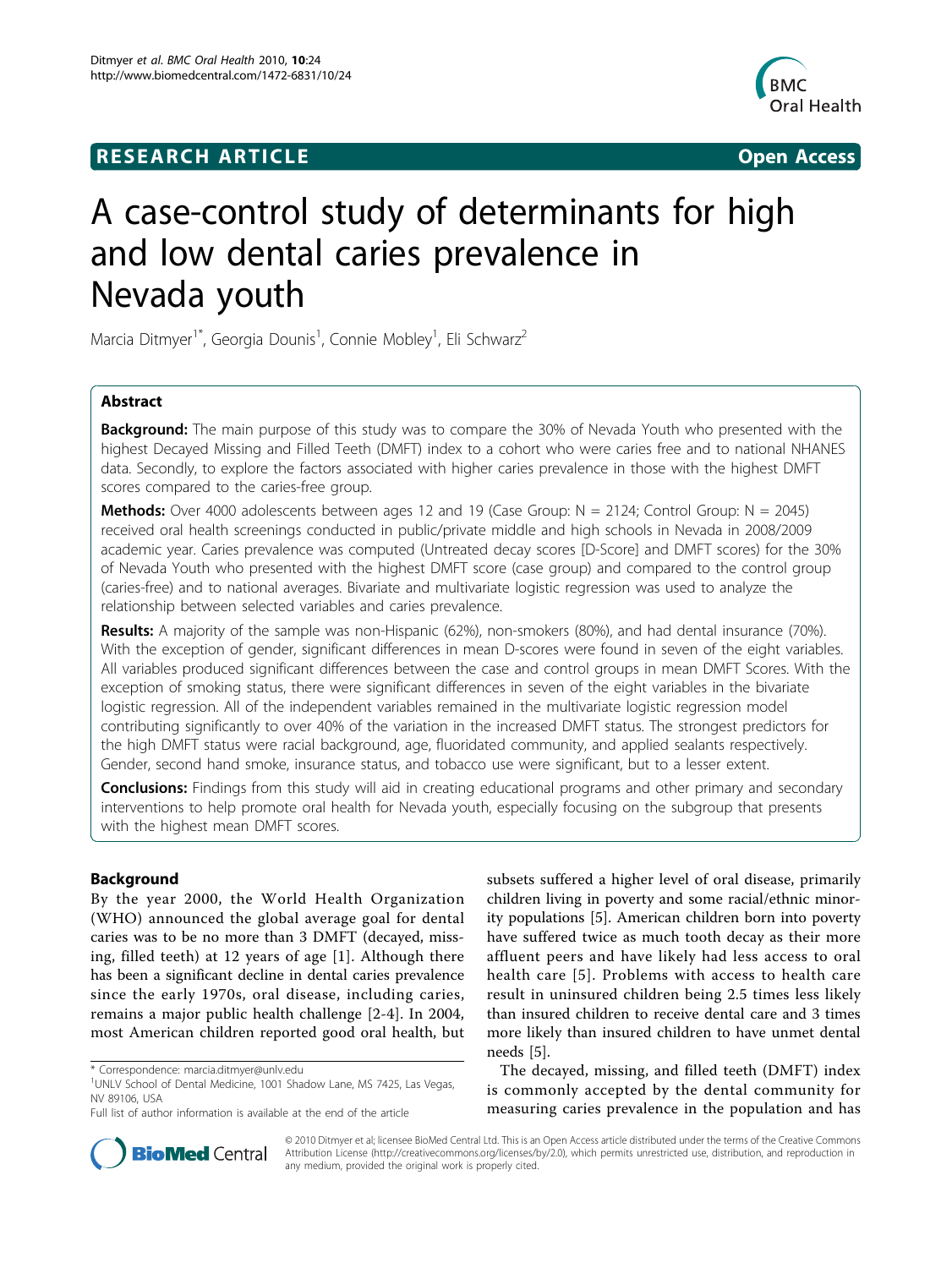been used repeatedly in the National Health and Nutrition Examination Survey (NHANES) [[4](#page-7-0)]. Over time, a skewed distribution of caries prevalence has developed in many countries, with a significant proportion of 12-year-olds found with high or very high DMFT values even though a proportion is totally caries free [\[6](#page-7-0)]. Some suggest that mean DMFT does not accurately reflect this skewed distribution leading to incorrect conclusions that the caries situation for the whole population is under control, while in reality population subgroups still suffer from high caries rates. WHO reported that oral disease, including dental caries, remains a major public health challenge [\[2](#page-7-0)]. In the USA, dental caries is the single most common childhood disease, occurring 5 times more frequently than asthma and 7 times more than hay fever [\[3\]](#page-7-0).

Studies have identified associations between numerous factors and dental caries, supporting agreement that dental caries is a multi-factorial disease modulated by genetics, behavior, and environment [[2,7](#page-7-0)]. Understanding the influence of demographic variables, such as sex, race, community water fluoridation, environmental smoke, and lifestyle and social conditions will contribute to the development of improved prevention and treatment approaches [[2,4-6\]](#page-7-0). Thus, identifying the subpopulations at greatest risk (those presenting with the highest DMFT scores) and discovering the significant correlations of selected factors associated with dental caries prevalence provides the rationale for this study.

The purpose of this study was two-fold. Firstly, to identify the 30% of Nevada Youth assessed during a statewide, school-based oral health screening initiative who presented with the highest DMFT score and compare it with a cohort who were caries free and with comparable national NHANES data. Secondly, to explore the factors associated with caries prevalence among those who presented with the highest DMFT scores compared to the caries-free group.

# Methods

# Selection and Description of Participants

Since 2001, an ongoing statewide, school-based, oral health screening initiative annually has been conducted in public/private middle and high schools in Nevada. Data used for this retrospective case/control study collected during 2008/2009 academic school year included 4169 adolescents between ages 12 and 19 (Case Group:  $n = 2124$ ; Control Group:  $n = 2045$ ). Inclusion criteria for participation in the health screenings were parental consent and student assent. The data was reorganized in ascending order starting with a DMFT index = 0. The entire sample was subdivided into three equal segments, from which those who are caries free  $(DMFT = 0)$ would constitute the control group and those in the top

1/3 with the highest DMFT (DMFT  $\geq$  4.0) would constitute the case group. The third that fell in the middle (DMFT  $<$  0  $>$  4.0) were not used for the purposes of this study. The University of Nevada Las Vegas Institutional Review Board approved this initiative to assure student confidentiality.

### Oral Health Screening

Trained and calibrated licensed dental examiners conducted oral health screenings in dedicated mobile dental clinics (one each in northern and southern Nevada) to assess caries prevalence. Inter- and intra-examiner reliability were validated with Intraclass Correlation Coefficients  $(0.81; p < 0.001$  $(0.81; p < 0.001$  $(0.81; p < 0.001$  and 0.98;  $p < 0.001$  respectively) [8].

Examiners followed the Radike criteria with modifications to establish prevalence [[9\]](#page-7-0). As with NHANES, prevalence was determined using DMFT indices developed by Klein et al [\[10\]](#page-7-0) and prevalence of untreated tooth decay. Examiners used artificial light and non-magnifying mirrors to perform visual assessments similar to methods used in NHANES [\[4](#page-7-0)].

The Crackdown on Cancer oral screening initiative procedural manual (contact authors) detailed all training/calibration, diagnostic, and coding criteria.

#### Face-to-Face Interviews

Trained interviewers collected self-reported health behaviors, health history, and environmental determinants associated with disease through face-to-face interviews in the privacy of the mobile clinic setting. Investigators computed the internal reliability of the questionnaire using Cronbach's alpha ( $r = 0.79$ ,  $p < 0.001$ ) [[11\]](#page-7-0).

#### Selection of Variables

Eight factors comprised the cited variables of interest in the dental literature as significant modulators of dental caries [\[1](#page-7-0),[4](#page-7-0),[12](#page-7-0)]. These included sex, age, dental insurance status, race, environmental smoke exposure, smoking habits (including cigarettes, cigars, smokeless tobacco, and marijuana), living in an area with or without community water fluoridation, and applied dental sealants.

In 1999, the Nevada Legislature passed a bill requiring the Southern Nevada Water Authority to fluoridate the municipal water supply [\[12-14](#page-7-0)], subsequently establishing the fluoride range of 0.7-1.2 mg/L for Clark County [\[12](#page-7-0)]. Clark County, which comprises around ¾ of the population of Nevada, is the only county in Nevada with community water fluoridation. Consequently, the exposed group comprised students attending schools in Clark County versus those attending schools in all other areas of Nevada.

# Statistical Analysis

Caries prevalence rates were computed (untreated decay scores {D-Scores} and DMFT scores) for the 30% of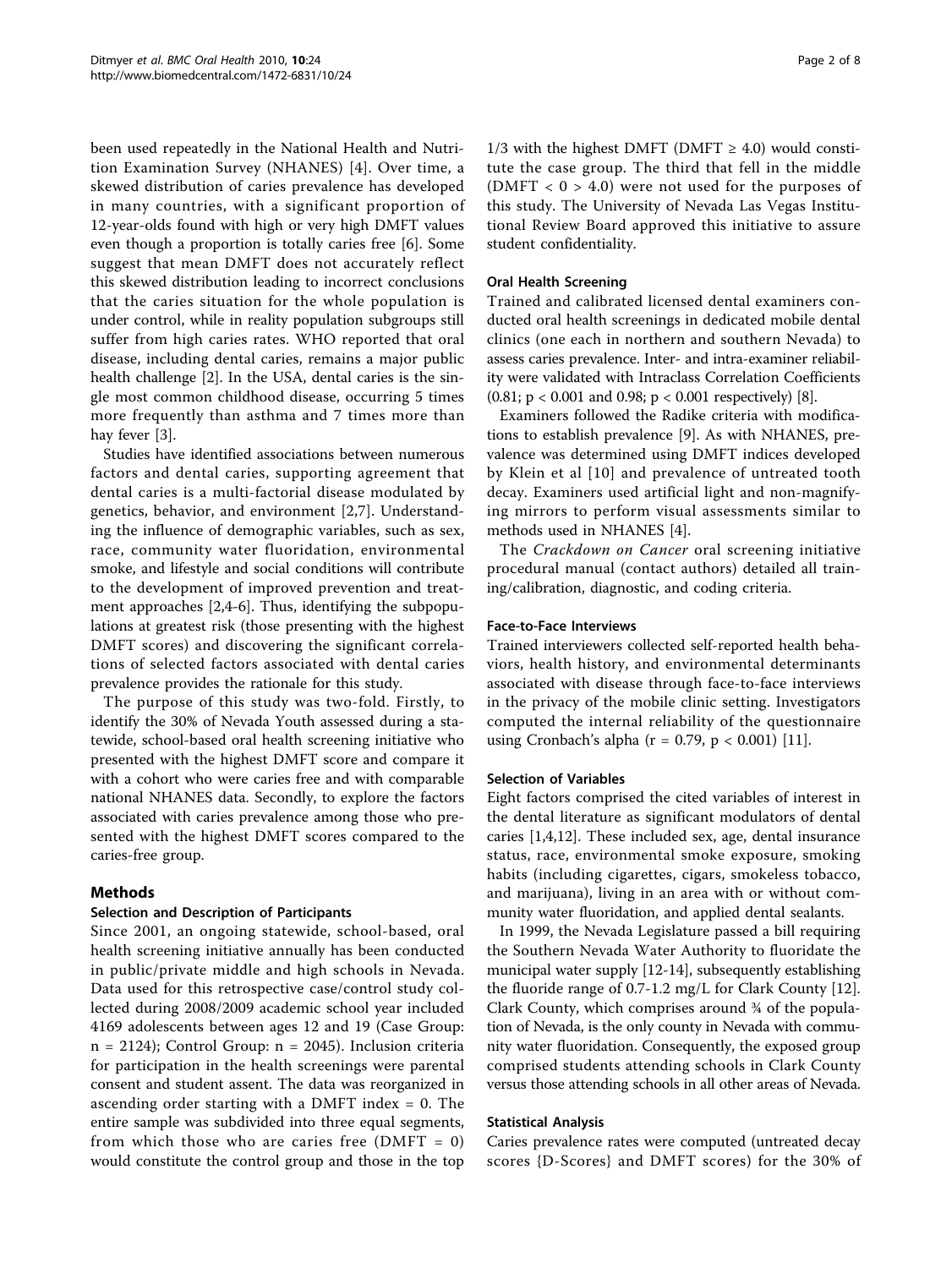Nevada Youth who presented with the highest DMFT score and compared to the control group (caries-free) as well as to data from NHANES (1999-2004) [[4\]](#page-7-0). Computed t-tests and Analysis of Variance (ANOVA) compared D-Score means and DMFT score means on select variables of the case group. Bonferroni post hoc tests were used to assess significant differences between groups [[11\]](#page-7-0).

Chi-Square analyses were computed for each variable to assess whether significant differences were found between the case and control groups. Bivariate logistic regression was subsequently performed (forward stepwise) to assess relative contributions of these predictor variables between the case and control groups. Logistic regression was used because it does not assume that the relationship between the independent variables and the dependent variable is a linear one, nor does it assume that the dependent variable or the error terms are distributed normally. The Wald statistic was used to assess statistical significance. Odds Ratios (OR) associated with each predictor value were produced. There was no presence of multicollinearity among the significant variables [[11](#page-7-0)]. Subsequently, multivariate logistic regression was performed using backwards stepwise methods to calculate OR (Referent:  $DMFT = 0$ ) for each of the eight variables using the Wald statistic to confirm significance of each variable and Chi-Square to validate the model's goodness-of-fit ( $\chi^2$  = 475.35, p = 0.002). Data reported in this study were analyzed using SPSS 16.0 (SPSS, Inc.).

# Results

This study included an equal proportion of males and females (49% male; 51% female), with an approximately equal proportion split between areas with community water fluoridation (46%) and those without community water fluoridation (54%). A majority of the sample was non-Hispanic (62%), non-smokers (80%), and with dental insurance (70%). Table [1](#page-3-0) details the demographics between the case and control groups within all select variables. Table [1](#page-3-0) also details the mean untreated decay scores (D-Score) and mean DMFT scores of the case group by select variables.

Table [2](#page-3-0) compares sex, age group, and race groups of the case group to population data reported in NHANES 1999-2004 [[4\]](#page-7-0). Only the 30% of Nevada adolescents with the highest mean DMFT were compared. A review of the D-Scores and DMFT Indices of this subpopulation reflected a much higher percentage within each comparison group. These data confirmed a skewed distribution of dental caries in this subpopulation.

Significant differences in mean D-scores (untreated decay) were found in seven of the eight variables in the case group (Table [1](#page-3-0)). The only variable with no significant difference in the mean D-Score was sex. There were significant differences between the case and control groups in mean DMFT Scores on all eight predictor variables.

Chi-Square analysis revealed significant differences between the case and controls in all selected variables (Table [3](#page-4-0)). The Wald statistic confirmed significance in seven of the eight variables in the bivariate logistic regression between the case and control groups (Table [3](#page-4-0)). There were no significant differences found in those who smoked and those who did not smoke between the case and control groups. Chi-Square validated the model's goodness-of-fit ( $\chi^2$  = 172.04, p = 0.0009). Odds ratios produced the relative odds of the groups within each factor between the case and controls (Table [3\)](#page-4-0). The strongest contributors were race group (F  $= 152.78$ , p < 0.001), increasing age (F = 58.40, p < 0.001), community water fluoridation (F = 57.73, p < 0.001), and applied sealants (F = 52.88, p < 0.001). Odds ratios found that Hispanics with the highest reported mean DMFT scores were more than 2 times (OR = 2.135, CI = 0.29-0.59) more likely than White, Non-Hispanics to have the highest reported mean DMFT. Similarly, Nevada youth between 16 and 19 years of age were more than 2 times (OR =  $2.04$ , CI =  $0.41 - 0.59$ ) more likely than those between age 12-15 to be among the adolescents with the highest DMFT score. Those living in areas where there is no community water fluoridation were almost 2 times (OR = 1.98, CI = 0.40-0.59) more likely than those living in communities with fluoridated municipal water supply to be among the highest DMFT scores. Those without sealants are  $1 \frac{1}{2}$  times (OR = 1.52,  $CI = 1.59 - 2.25$  more likely than those with sealants to present with the highest mean DMFT.

The relative strength of the variables selected was further explored using multivariate logistic regression analysis (Table [4\)](#page-5-0). All eight variables contributed significantly to the final model (F = 458.93, p < 0.001)  $\mathbb{R}^2$  = 0.443). The  $R^2$  of 0.443 (Adjusted  $R^2 = 0.412$ ) indicated approximately 40% of the variables combined contributed to increased DMFT indices. Beta coefficients placed race, age, fluoridation, and applied sealants as the strongest contributors, respectively. Gender, second hand smoke, insurance status, and tobacco were significant, but to a lesser extent.

#### **Discussion**

This study reported caries prevalence between 30% of Nevada youth with the highest DMFT and Nevada youth who are caries free. Both the mean untreated decay score (D-Score) and the mean DMFT index were computed. Results reflect a skewed distribution of caries among those with the highest mean D-Score and mean DMFT on all selected variables. This study confirmed that dental caries remains a common chronic disease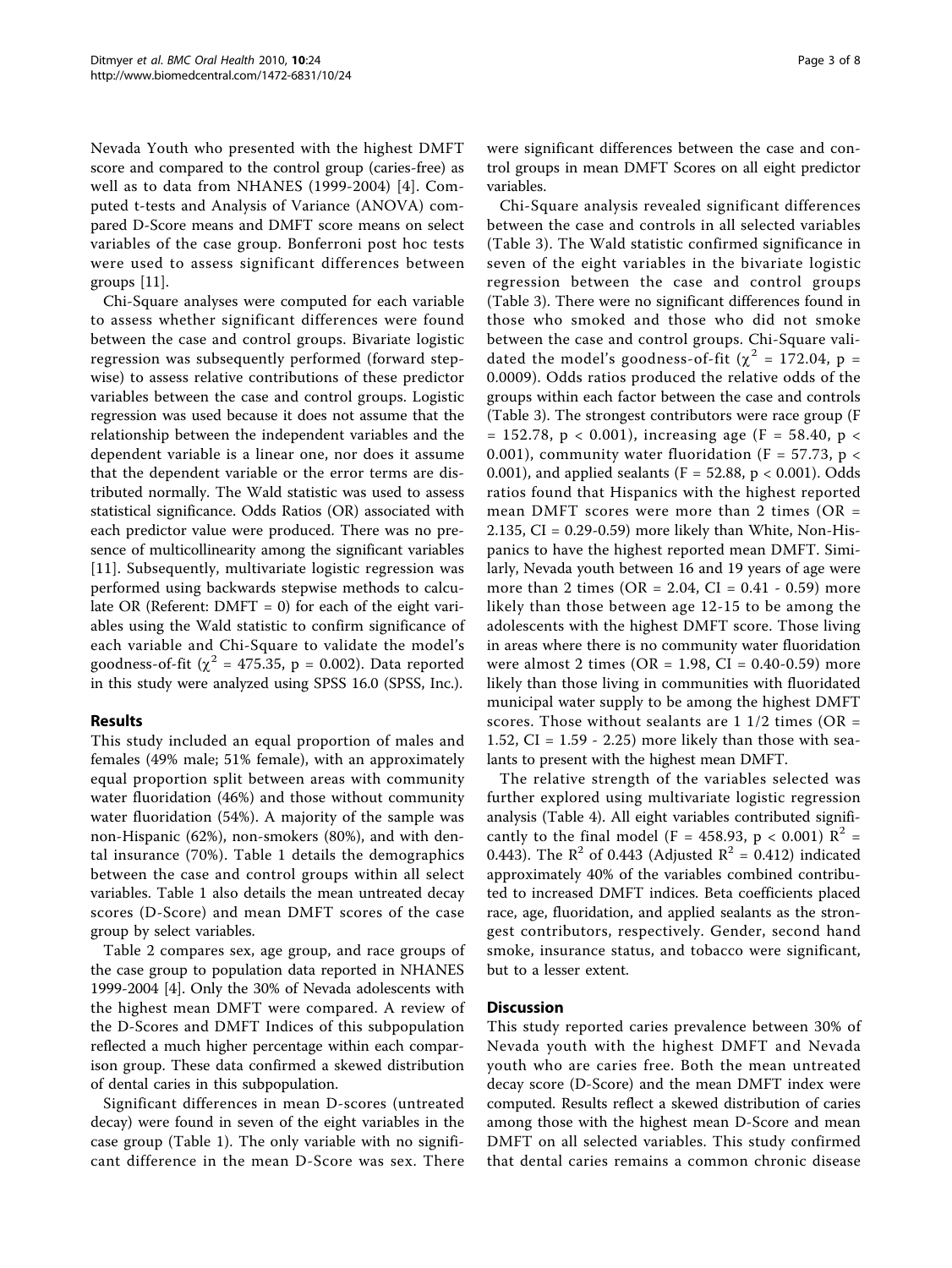| Variable               | <b>Control Group</b> | <b>Case Group</b> | D-Scoret         | <b>Test Statistic</b> | DMFT <sup>+</sup> | <b>Test Statistic</b> |
|------------------------|----------------------|-------------------|------------------|-----------------------|-------------------|-----------------------|
|                        | N                    | N                 | Mean (SE)        | D-Score               | Mean (SE)         | <b>DMFT</b>           |
| Sex                    |                      |                   |                  |                       |                   |                       |
| Male                   | 1086                 | 953               | 2.84(0.10)       | 1.41                  | 6.36(0.14)        | $11.222**$            |
| Female                 | 959                  | 1171              | 3.04(0.09)       |                       | 7.01 (0.04)       |                       |
| Age‡                   |                      |                   |                  |                       |                   |                       |
| $12 - 15$              | 1654                 | 1346              | 2.77(0.08)       | $3.06*$               | 6.66(0.09)        | 31.250**              |
| $16 - 19$              | 388                  | 781               | 3.21(0.12)       |                       | 7.45 (0.07)       |                       |
| Dental Insurance       |                      |                   |                  |                       |                   |                       |
| Insured                | 1176                 | 1353              | 2.14(0.8)        | $15.18***$            | 6.87(0.07)        | 19.89**               |
| Not Insured            | 383                  | 678               | 4.79 (0.12)      |                       | 8.03 (0.06)       |                       |
| Race Group‡            |                      |                   |                  |                       |                   |                       |
| White, Non-Hispanic    | 1296                 | 842               | $2.19(0.10) \pm$ | $10.13***$            | 6.86(0.08)        | 13.89**               |
| Black, Non-Hispanic    | 173                  | 278               | 2.99(0.12)       |                       | 6.68(0.12)        |                       |
| Hispanic               | 573                  | 1007              | 3.16(0.11)       |                       | 7.14(0.10)        |                       |
| Fluoridation           |                      |                   |                  |                       |                   |                       |
| Fluoridation           | 1324                 | 580               | 1.72(0.07)       | $15.55***$            | 6.43(0.08)        | 14.20**               |
| Without Fluoridation   | 721                  | 1544              | 3.78 (0.09)      |                       | 7.30 (0.07)       |                       |
| Second Hand Smoke      |                      |                   |                  |                       |                   |                       |
| Exposed                | 565                  | 871               | 3.52(0.11)       | $7.13*$               | 7.23 (0.06)       | $6.09*$               |
| Non-exposed            | 1470                 | 1244              | 2.03(0.09)       |                       | 6.74(0.10)        |                       |
| Smoking Status         |                      |                   |                  |                       |                   |                       |
| Currently Smoke        | 215                  | 372               | 3.53(0.14)       | $5.03*$               | 7.43(0.12)        | 23.65**               |
| Currently do not Smoke | 1177                 | 1204              | 2.60(0.09)       |                       | 6.33(0.05)        |                       |
| Applied Sealants       |                      |                   |                  |                       |                   |                       |
| No Sealants            | 752                  | 1153              | 3.63(0.10)       | $11.29***$            | 7.36(0.12)        | $7.69*$               |
| Sealants               | 1290                 | 974               | 2.11(0.08)       |                       | 6.45(0.14)        |                       |

<span id="page-3-0"></span>

| Table 1 Control- and case Group Demographics and Mean D and DMFT Scores of the Case Group |  |
|-------------------------------------------------------------------------------------------|--|
|-------------------------------------------------------------------------------------------|--|

Note: \*p < 0.05; \*\* p < 0.01; †D-Score and DMFT Scores computed on the 30% with the highest DMFT Scores; ‡ Groups as Defined in NHANES, 2007; ± Bonferroni post hoc results indicate differences between this group and the other 2 groups.

among Nevada youth and is especially prevalent among a select subpopulation.

The decade-old global average goal for dental caries to be no more than 3 DMFT (decayed, missing, filled teeth) at 12 years of age [\[1](#page-7-0)] was an aspirational goal set by the WHO at a time where it looked like caries would explode in developing as well as developed countries [[15](#page-7-0)]. In many countries the goal was achieved, but oftentimes was replaced by a polarized situation where some had no and some had a significant number of dental caries; thus, the case group presented with a significantly higher prevalence rate in mean DMFT in all

Table 2 Comparison of the 30% Adolescents with the Highest DMFT Score from Nevada Oral Health Initiative with NHANES Population Data (1999-2004)

|           | 30% with the Highest DMFT Score* |                |           | NHANES (1999-2004) |                |
|-----------|----------------------------------|----------------|-----------|--------------------|----------------|
| Variable  | Decay** % (SE)                   | DMFT Mean (SE) | Variable  | Decay** $%$ (SE)   | DMFT Mean (SE) |
| Age       |                                  |                | Age       |                    |                |
| $12 - 15$ | 28.7% (1.21)                     | 6.66(0.09)     | $12 - 15$ | 16.91% (0.99)      | 1.78 (0.08)    |
| $16 - 19$ | 45.3% (1.11)                     | 7.45(0.07)     | $16 - 19$ | 22.24% (1.45)      | 3.31(0.09)     |
| Sex       |                                  |                | Sex       |                    |                |
| Males     | 46.2% (1.13)                     | 6.36(0.14)     | Males     | 19.89% (1.22)      | 2.31(0.09)     |
| Females   | 53.8% (1.21)                     | 7.01(0.04)     | Females   | 19.31% (1.30)      | 2.79(0.08)     |
| Race/Eth* |                                  |                | Race/Eth  |                    |                |
| White, NH | 26.3% (1.46)                     | 6.86(0.08)     | White, NH | 16.22% (1.45)      | 2.54(0.10)     |
| Black, NH | 37.0% (1.44)                     | 6.68(0.12)     | Black, NH | 25.66% (1.39)      | 2.20(0.10)     |
| Hispanic  | 41.8% (1.22)                     | 7.14(0.10)     | Hispanic  | 28.57% (1.54)      | 2.82(0.13)     |

Note. \* N = 2127 \*\*Untreated Caries; NHANES, 2007 estimates are adjusted to the US 2000 standard population; SE = Standard Error.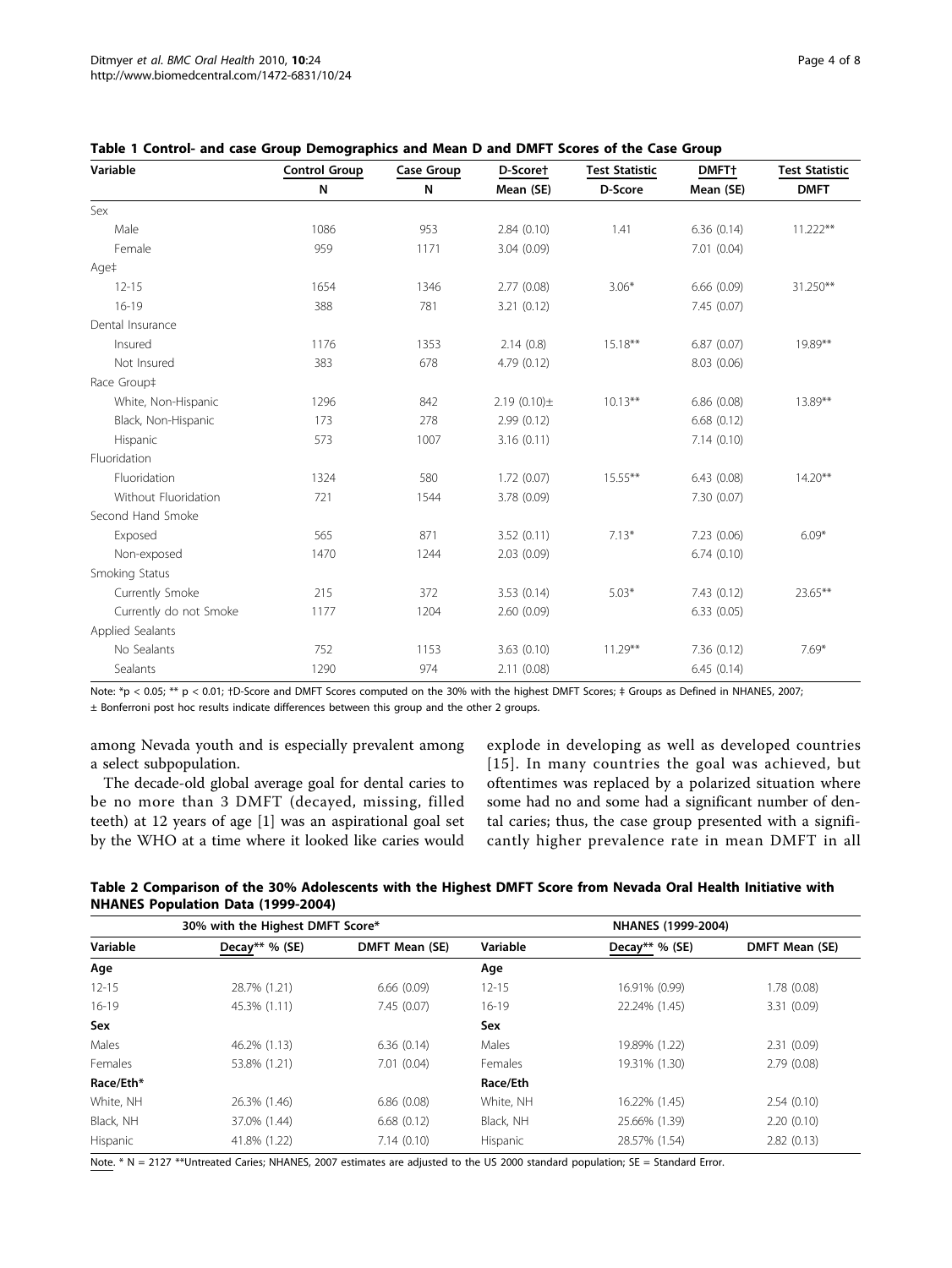| Variable                 | <b>Control Group</b> |      | Case Group |      | $X^2$ Statistics | Caries Free vs. Top 30% DMFT Score |                 | <b>Wald Statistic</b> |
|--------------------------|----------------------|------|------------|------|------------------|------------------------------------|-----------------|-----------------------|
|                          | N                    | $\%$ | N          | $\%$ |                  | OR                                 | (95% CI)        |                       |
| Sex                      |                      |      |            |      |                  |                                    |                 | $21.25*$              |
| Male                     | 1086                 | 53.1 | 953        | 44.9 | 27.64*           | 1.00                               |                 |                       |
| Female                   | 959                  | 46.9 | 1171       | 55.1 |                  | 1.25                               | $(1.09 - 1.41)$ |                       |
| Age‡                     |                      |      |            |      |                  |                                    |                 | 58.40***              |
| $12 - 15$                | 1654                 | 81.0 | 1346       | 63.3 | 161.06**         | 1.00                               |                 |                       |
| $16 - 19$                | 388                  | 19.0 | 781        | 36.7 |                  | 2.04                               | $(1.75 - 2.33)$ |                       |
| <b>Dental Insurance</b>  |                      |      |            |      |                  |                                    |                 | 46.59*                |
| Insured                  | 1176                 | 75.4 | 1353       | 66.6 | 63.13**          | 1.00                               |                 |                       |
| Not Insured              | 383                  | 24.6 | 678        | 33.4 |                  | 1.50                               | $(1.25 - 1.75)$ |                       |
| Race Group‡              |                      |      |            |      |                  |                                    |                 | 152.78***             |
| White, Non-              |                      |      |            |      |                  |                                    |                 |                       |
| Hispanic +               | 1296                 | 63.5 | 842        | 39.6 |                  |                                    |                 |                       |
| Black, Non-              |                      |      |            |      | 240.08**         | 1.00                               |                 |                       |
| Hispanic                 | 173                  | 8.5  | 278        | 13.1 |                  | 1.75                               | $(0.82 - 2.98)$ |                       |
| Hispanic +               | 573                  | 28.0 | 1007       | 47.3 |                  | 2.35                               | $(2.05 - 2.55)$ |                       |
| <b>Fluoridation</b>      |                      |      |            |      |                  |                                    |                 | 57.73***              |
| Fluoridation             | 1324                 | 64.7 | 580        | 27.3 |                  | 1.00                               |                 |                       |
| Without                  |                      |      |            |      | 35.21*           |                                    |                 |                       |
| Fluoridation             | 721                  | 35.3 | 1544       | 72.7 |                  | 1.98                               | $(1.40 - 2.56)$ |                       |
| <b>Second Hand Smoke</b> | 565                  | 27.8 | 871        | 41.2 |                  | 1.00                               |                 | 32.38*                |
| Exposed                  | 1470                 | 72.2 | 1244       | 58.8 | 85.41**          | 1.33                               |                 |                       |
| Non-exposed              |                      |      |            |      |                  |                                    | $(1.08 - 1.58)$ |                       |
| <b>Smoking Status</b>    |                      |      |            |      |                  |                                    |                 | 2.05                  |
| Currently Smoke          | 215                  | 15.4 | 372        | 23.6 | 31.01*           | 1.00                               |                 |                       |
| Currently do not Smoke   | 1177                 | 84.6 | 1204       | 76.4 |                  | 1.16                               | $(0.94 - 1.38)$ |                       |
| <b>Applied Sealants</b>  |                      |      |            |      |                  |                                    |                 | 52.88***              |
| No Sealants              | 752                  | 36.8 | 1153       | 54.2 |                  | 1.00                               |                 |                       |
| Sealants                 | 1290                 | 63.2 | 974        | 45.8 | $126.13**$       | 1.52                               | $(1.39 - 1.65)$ |                       |

<span id="page-4-0"></span>Table 3 Results of Chi-Square tests on Select Variables and Bivariate Logistic Regression of Significant Variables from Chi-Square Tests

Note: \*p < 0.05; \*\* p < 0.01; \*\*\*p < 0.001; D-Score and DMFT Scores computed on the 30% with the highest DMFT Scores; ‡ Groups as Defined in NHANES, 2007; †Significant differences between 2 groups only

select variables, and a greater mean DMFT and mean D-score than the national average (Table [2\)](#page-3-0). Dental professionals should be aware of these factors when developing educational programs, and when designing and implementing prevention strategies

The logistic regression produced significance among all but one of the select variables, smoking status. The strongest contributor was race group. The Nevada Oral Health Screening Initiative recorded race and ethnicity separately. Race and ethnicity were combined into the same groups used in NHANES studies for subsequent comparison (Table [2](#page-3-0)). When comparing DMFT indices by ethnicity category (non-Hispanic White, non-Hispanic Black, and Hispanic) of the 30% of Nevada youth with the highest DMFT scores with national averages reported in NHANES, the prevalence of the 30% of Nevada youth with the highest DMFT were significantly higher. In both Nevada and national data, Non-Hispanic Blacks and Hispanics presented with higher rates

respectively. African Americans and Hispanics were between 1.75 and 2.35 times more likely than non-Hispanic Whites to present with higher mean DMFT scores. Identified reasons for racial disparities in oral health include both microbiological and behavioral factors including income, education, and residence [[16\]](#page-7-0). The percent increase in diversity within the Nevada population overall from April 1, 2000 to July 1, 2006 was 24.9% as compared to the percent increase in the US of 6.4% [[17](#page-7-0)]. The larger than national average increase may explain the oral health disparity seen in these data between the various races in Nevada, but also presents a bigger challenge to the dental community to choose the correct preventive approach in such a diverse population.

Comparisons of age categories revealed higher mean DMFT indices in those between 15-19 years of age from those who were younger (12-15 years of age), indicating a significant increase with age [[3\]](#page-7-0). Odds Ratios confirm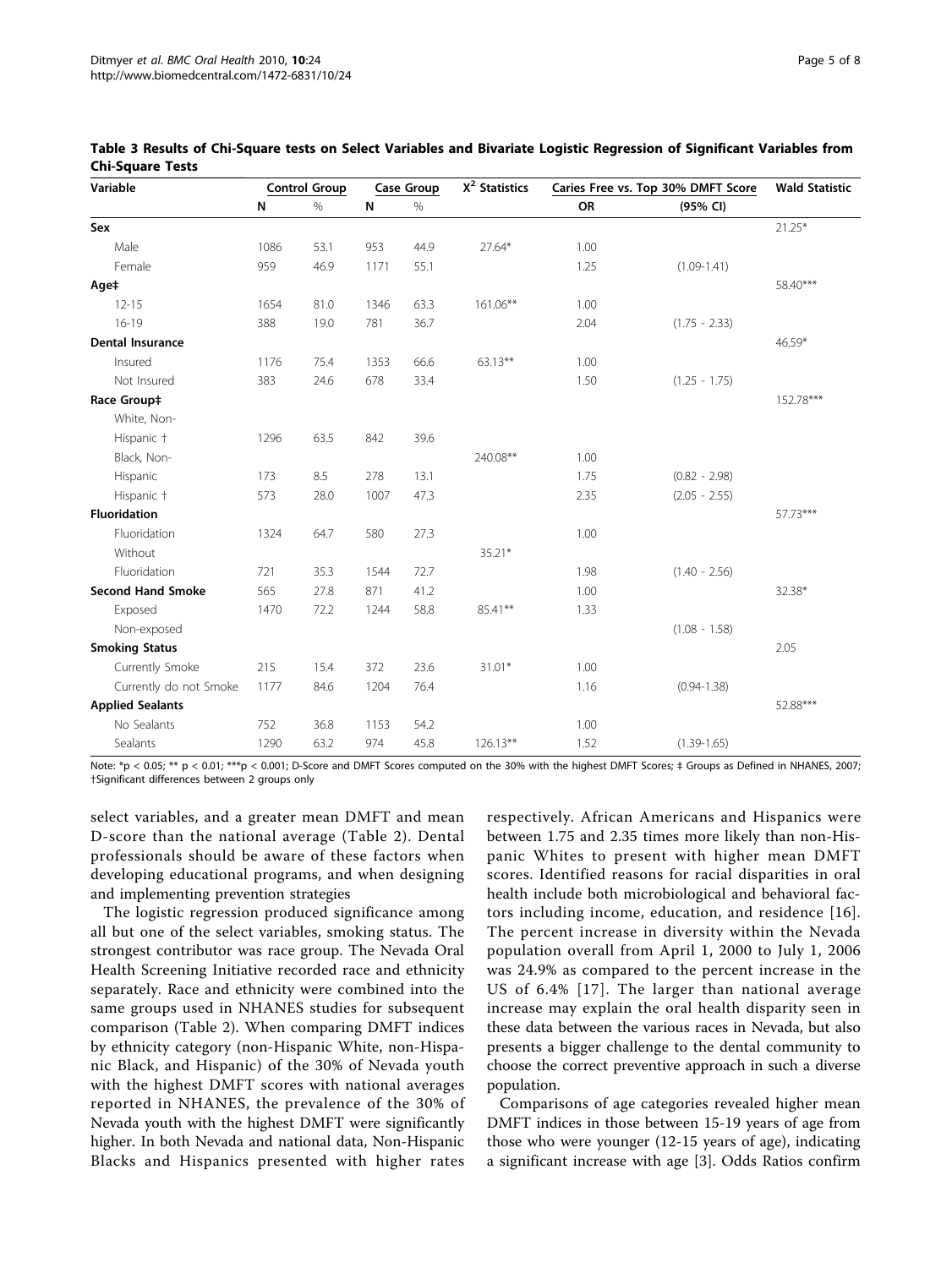|                          |                       | Caries Free vs. Top 30% DMFT Score |                 |  |  |
|--------------------------|-----------------------|------------------------------------|-----------------|--|--|
| Variable                 | <b>Wald Statistic</b> | <b>OR</b>                          | (95% CI)        |  |  |
| Race Group               | 159.63*               |                                    |                 |  |  |
| White, Non-Hispanic      |                       | 1.00                               |                 |  |  |
| Black, Non-Hispanic      |                       | 2.27                               | $(2.37 - 3.37)$ |  |  |
| Hispanic                 |                       | 2.96                               | $(2.05 - 3.27)$ |  |  |
| Age                      | 59.784***             |                                    |                 |  |  |
| $12 - 15$                |                       | 1.00                               |                 |  |  |
| $16 - 19$                |                       | 2.04                               | $(1.70 - 2.45)$ |  |  |
| Fluoridation             | 59.233***             |                                    |                 |  |  |
| Fluoridation             |                       | 1.00                               |                 |  |  |
| Without Fluoridation     |                       | 2.04                               | $(1.69 - 2.45)$ |  |  |
| <b>Applied Sealants</b>  | 53.833***             |                                    |                 |  |  |
| Sealants                 |                       | 1.00                               |                 |  |  |
| No Sealants              |                       | 1.53                               | $(1.44 - 1.63)$ |  |  |
| <b>Second Hand Smoke</b> | 33.1258***            |                                    |                 |  |  |
| Non-exposed              |                       | 1.00                               |                 |  |  |
| Exposed                  |                       | 1.42                               | $(1.03 - 1.53)$ |  |  |
| <b>Insurance Status</b>  | $6.587*$              |                                    |                 |  |  |
| Insured                  |                       | 1.00                               |                 |  |  |
| Not Insured              |                       | 1.25                               | $(1.04 - 1.51)$ |  |  |
| <b>Smoking Status</b>    | $6.479*$              |                                    |                 |  |  |
| Currently do not Smoke   |                       | 1.00                               |                 |  |  |
| Currently Smoke          |                       | 1.85                               | $(1.68 - 2.06)$ |  |  |

#### <span id="page-5-0"></span>Table 4 Multiple Logistic Regression Results Demonstrating Odds-ratios of Being in the High DMFT Group vs. in the Cariesfree Group.

All significant Independent Variables Remain in Final Model.

 $*<sub>p</sub> < 0.05; **<sub>p</sub> < 0.001$ .

the finding that those who were ages 16-19 were more than 2 times more likely than the younger age group to present with higher DMFT indices. Although age is not a modifiable factor, dental professionals should educate parents and adolescents of the importance of good oral hygiene practices.

Community water fluoridation has been documented as the most cost-effective, equitable, and safe community-based approach to improving oral health [\[18](#page-7-0)]. Participants living in areas without community water fluoridation in Nevada were almost 2 times more likely to present with higher DMFT indices. The benefits of water fluoridation are proportionally higher for people who do not have regular access to other sources of fluoride [[18](#page-7-0)]. Therefore, dental professionals should counsel patients living in non-fluoridated geographic areas on the importance of using other sources of fluoride. It is of special significance that several futile attempts have been made in Nevada to introduce community water fluoridation to other counties, such as Washoe County, which comprises around 15% of the population.

Dental sealants help to reduce incidence of dental caries. Without dental sealants, caries prevalence and severity will likely continue to increase in children [\[19](#page-7-0)]. Nevada's successful sealant program has demonstrated decreases in prevalence rates that are greater than the national average. This study confirmed that Nevada youth who have not received dental sealants are 1 1/2 times more likely to present with higher mean DMFT scores than those with sealants [[19](#page-7-0)].

Some suggest that inadequate dental care for children of low-income families is due, in part, to lack of dental insurance [[20](#page-7-0)]. Participants without dental insurance were 1 1/2 times more likely to present with higher mean DMFT indices than those with dental insurance. Despite improvements in children's oral health through prevention, disparities still exist among subpopulations [[20\]](#page-7-0). Lack of dental insurance could explain the negative oral health outcomes experienced by children and minorities [\[3,20\]](#page-7-0).

Secondhand smoke exposure reportedly causes immediate harm [[21\]](#page-7-0). Nonsmokers, living in a smoking environment, are at greatest risk for negative health effects from secondhand smoke exposure. Investigators reported an association between environmental tobacco and risk of dental caries among children; suggesting children exposed to secondhand smoke have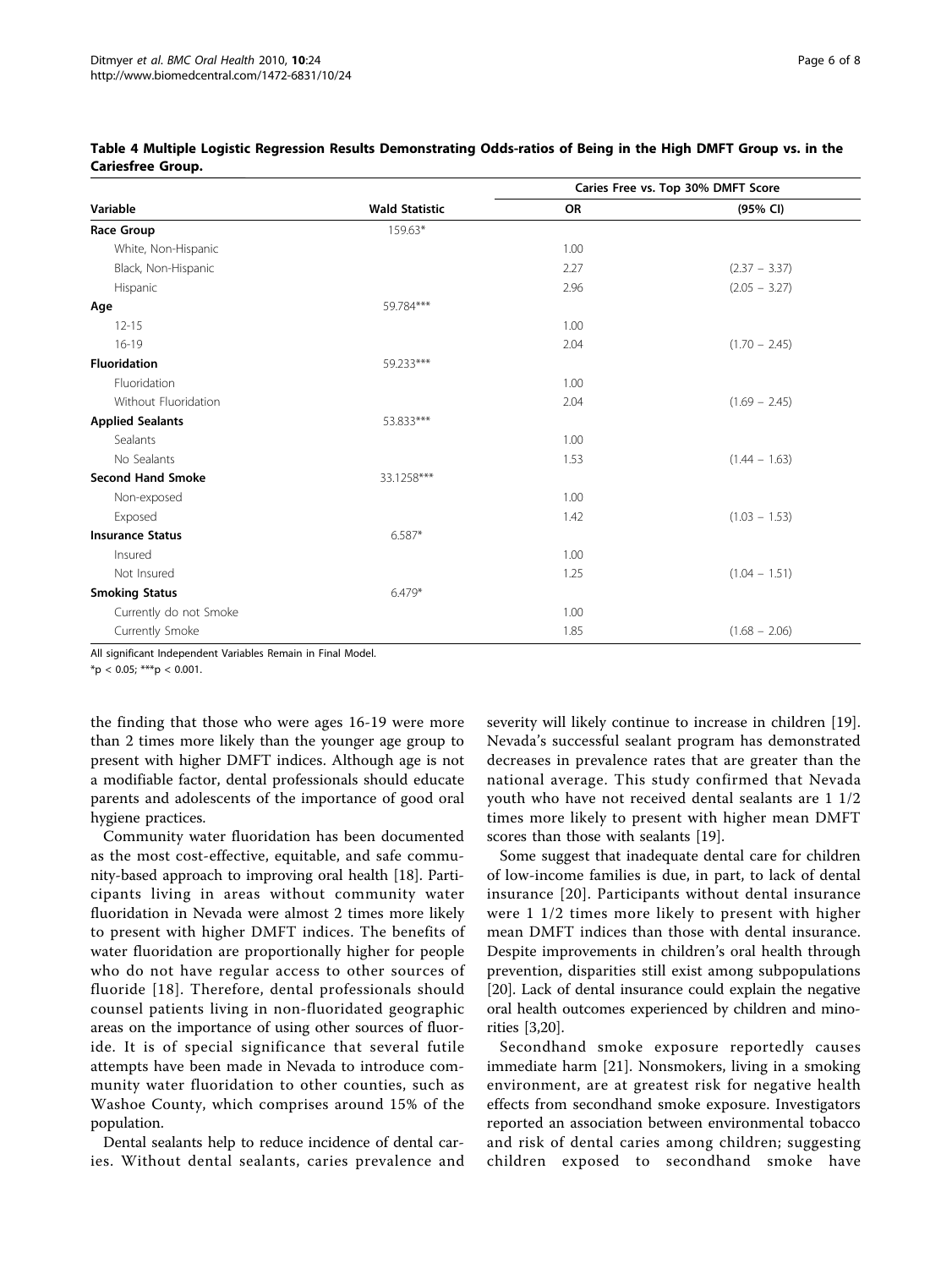significantly higher rates of dental caries [[22\]](#page-7-0). Participants exposed to environmental smoke were 33% more likely to present with higher mean DMFT indices than those not exposed.

In a meta-analysis of more than 50 epidemiological studies, females had a higher prevalence and severity of dental caries than males [[23](#page-7-0)]. For both genders, their untreated decay was around 40% of the DMFT index and no significant gender difference was found in the decayed component. The significantly higher DMFT index for females is taken as an indicator that females may have received more dental treatment expressed as higher M or F in the index, girls presented with 1.25 times greater likelihood than boys of presenting with a higher mean DMFT Score. Although, like race and age, sex is not a modifiable risk factor, dental professionals should target female patients for education and aggressive preventive measures [\[23](#page-7-0)].

Tobacco has been linked to poor oral health, including smoker's palate and melanosis, oral candidosis, dental caries, periodontal disease, and oral cancers [[24\]](#page-7-0). In this study, the likelihood of presenting with higher mean DMFT scores was no greater between those adolescents who smoke and those who do not smoke. There was a very low number of adolescent participants who reported smoking ( $N = 215$ ) compared to those who reported not smoking ( $N = 1177$ ) in the case group. This factor combined with the expectedly brief period of smoking likely contributed to the non-significant results found with this factor.

#### Limitations and Future Recommendations

Because this sample was examined using a modified protocol, data for this study may be an underestimate of caries prevalence and severity compared to NHANES [[4](#page-7-0)]. Unlike NHANES, there were restrictions placed by the funding agency in our study preventing the use of compressed air and explorers. However, researchers compared studies using visual methods without probes and drying with studies using visual/tactile methods with explorers and compressed air and subsequently found that only in groups with low caries prevalence were statistical differences observed [[25](#page-7-0)]. Additionally, there is an increasing amount of research that indicates the use of a dental explorer for assessing noncavitated incipient lesions may not be a best practice approach [[26](#page-7-0)]. Some experts suggest that the use of an explorer for this purpose can penetrate the surface and convert a subsurface lesion to a frank cavity [[27](#page-7-0)]. Additionally, there have been a number of false-positive diagnoses on occlusal surfaces thus indicating the value of the dental explorer is limited [\[9,26,27\]](#page-7-0).

Self-reports warrant caution in interpreting data. However, quality control documentation supports data collection and entry protocols. In the Nevada Oral Health Initiative, individual students were not followed over time due to confidentiality issues, thus preventing longitudinal data collection. Analysis of cross sectional data across all years of the ongoing studies would strengthen these findings. Sources of fluoride other than community water fluoridation are not identified in this study. Inclusion of other potential sources of fluoride supplementation may influence these results. Data from the oral health screening initiative is likely to be an underestimate of similar data reported from the NHANES [[3\]](#page-7-0) because of differences in study measures discussed in this paper. For practical reasons the number of variables selected were limited, for instance SES was not measured directly, but the dental insurance variable functioned as a proxy for this, albeit not as detailed. The over 40% explanation of the variation of the dependent variable does attest to the relevance and importance of the independent variables chosen. Since this study focused on the two extreme groups in caries prevalence, the cariesfree and the high DMFT scorers, this study cannot be used to make inferences about the general DMFT status in Nevada youth or the ranking of Nevada youth oral health in a national context. We will conduct further studies to help assess these issues and the associations presented in this study.

#### Conclusion

We found that a young person of Hispanic background, older age, living in a community without water fluoridation, and not having had sealants placed was at a significant higher probability of being in the high DMFT group compared to being cariesfree. Findings from this study will aid in creating educational programs and other primary and secondary interventions to help promote oral health for Nevada youth, especially in the subgroup that presents with the highest mean DMFT scores. Because dental professionals have frequent contact with adolescents and their parents/guardians, findings from this study can provide a guide for early detection, prevention, and treatment practices.

#### Acknowledgements

#### Author details

<sup>1</sup>UNLV School of Dental Medicine, 1001 Shadow Lane, MS 7425, Las Vegas, NV 89106, USA. <sup>2</sup>University of Sydney, Faculty of Dentistry and UNLV School of Dental Medicine, 1001 Shadow Lane, MS 7425, Las Vegas, NV 89106, USA.

Source of Funding: Crackdown on Cancer Oral Health Surveillance Screening Program receives funding through the Trust Fund for Public Health and The Fund for Healthy Nevada, both beneficiaries of the Master Tobacco Settlement.

Thank you to: Dr. Christina Demopoulos, Director of Crackdown on Cancer Oral Health Surveillance Screening Program.